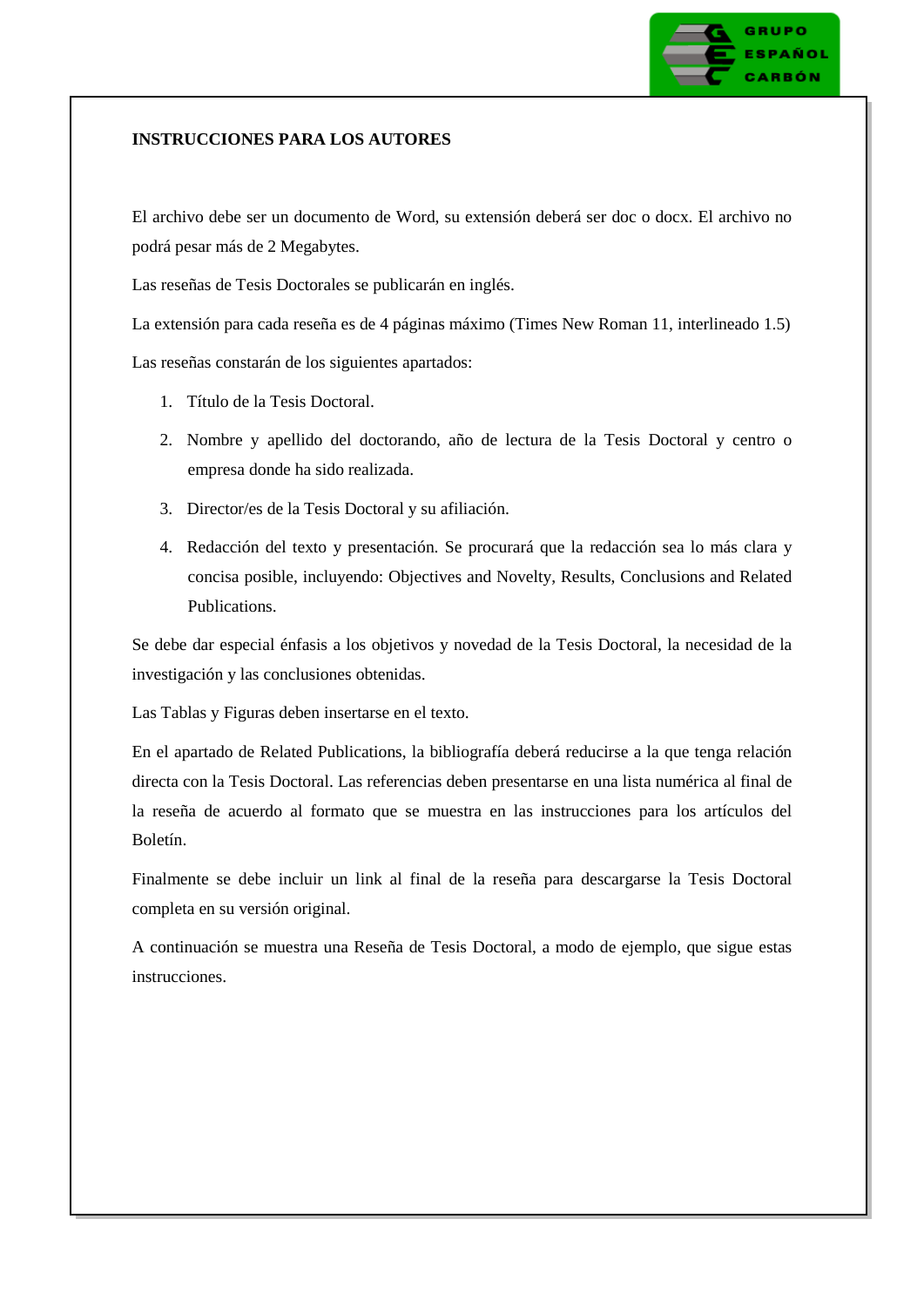

# DEGRADATION AND REMOVAL OF NAPHTHALENESULPHONIC ACIDS IN AQUEOUS SOLUTION BY MEANS OF OZONATION PROMOTED BY ACTIVATED CARBON

M. Sánchez-Polo

mansanch@ugr.es *Presented in 2002, Departamento de Química Inorgánica (F. de Ciencias). Universidad de Granada, 18071 Granada, Spain.*

*SUPERVISORS: J. Rivera-Utrilla (Universidad de Granada, España) and C. Zaror Zaror (Universidad de Concepción, Chile)*

# **OBJECTIVES AND NOVELTY**

**Effluents from the textile industry present elevated concentrations of sulphonated polyphenols (dyestuffs), ranging between 10 and 80 mg/L and with a mean concentration of 31 mg/L. Biological water treatments are not effective in eliminating this type of compound, so that alternative treatments are necessary. At present, activated carbon and ozone are widely used to treat organic compounds that are resistant to biological treatments, taking advantage of their respective adsorbent and oxidizing properties. Activated carbon has been signaled as a promising catalyst of ozonation because of its chemical and textural properties and low cost. However, there are no data on the physical and chemical processes that take place to enable the correct design of a reactor for this method. Thus, it is not known which properties of activated carbon are involved in increasing the extension of the ozonation process or what reactions are implicated. Moreover, the influence of operational variables on the adsorption/ozonation process is still unknown.** 

**The present work aimed to outline results obtained during the development of a wider project to design a new reactor based on the combined use of ozone and activated carbon for the depuration of waters that contain a large concentration of non-biodegradable organic matter. Knowledge of the ozonation process of naphthalenesulphonic acids in the absence of activated carbon (reaction mechanism and kinetics, influence of operational variables, oxidation subproducts) and of the interactions involved in the adsorption of these contaminants on activated carbon will also help us explain more precisely the behavior of activated carbon both as catalyst and adsorbent in the treatment system based on the combined use of ozone and activated carbon.**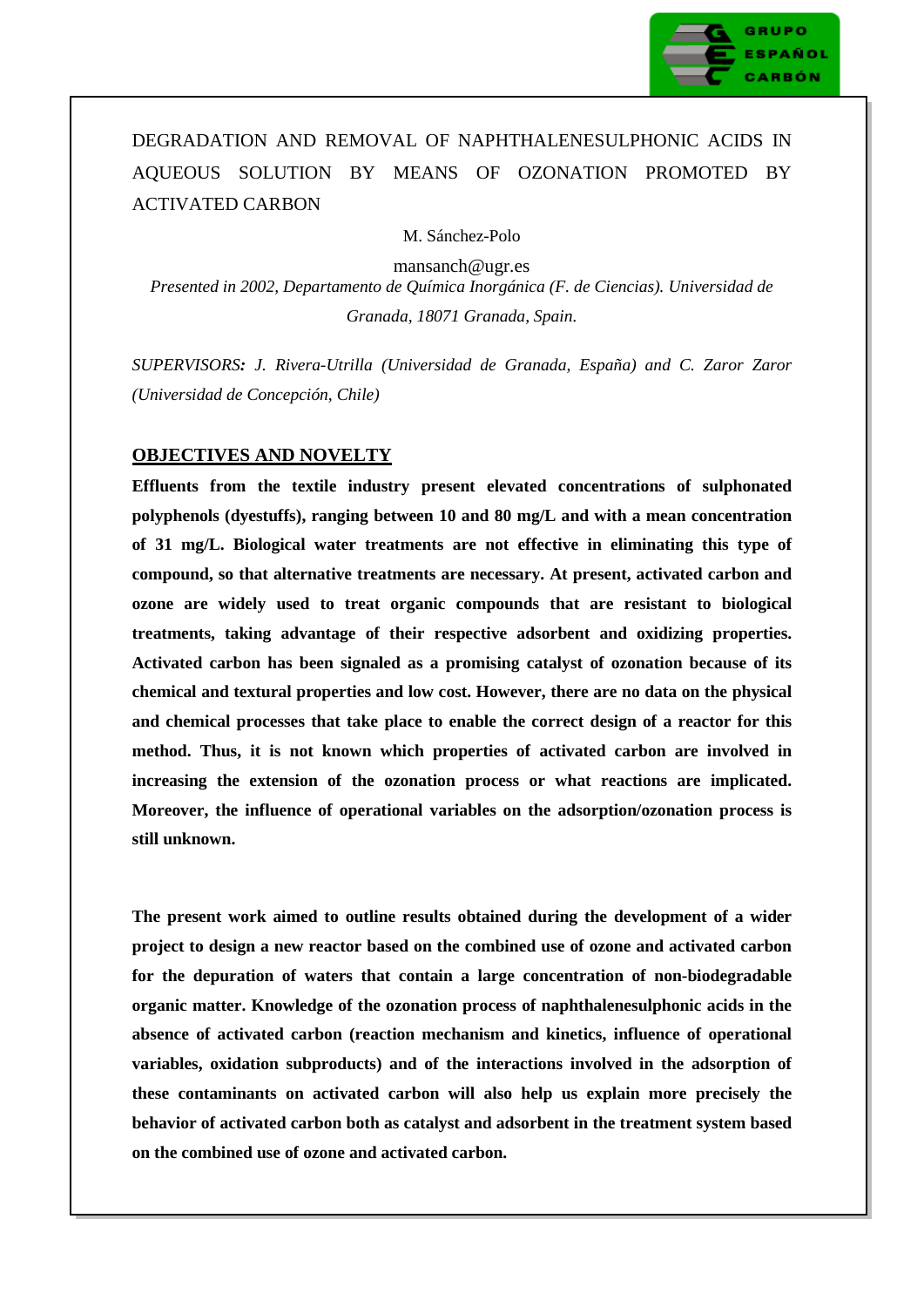

#### **RESULTS**

Naphthalenesulphonic compounds were observed to present genotoxic activity at elevated concentrations. The study revealed that the genotoxic activity of naphthalenesulphonic acids reduces as the number of sulphonic groups on the aromatic ring increases. Ames test findings indicate that the mechanism that produces the DNA damage is by substitution of nitrogenated bases. The aromatic acids studied showed a low reactivity to ozone. The greater the number of sulphonic groups in the molecule, the lower was the reactivity. The prolonged exposure of activated carbon to ozone modifies the chemical composition of the surface of activated carbon. The basic sites are transformed into acid ones due to their oxidation. The action of ozone also impacts on the textural characteristics of the carbon; the surface area diminishes. On the other hand, the adsorption of naphthalenesulphonic acids on activated carbons is regulated both by  $\pi$ - $\pi$  dispersion interactions and by electrostatic interactions. We reported that the reactivity of naphthalenetrisulfphonic acid (NTS) to ozone was very low  $(k_D = 6.72 M^{-1} s^{-1})$ . However, NTS showed an elevated affinity for free radicals ( $k_{OH} = 3.68 \times 10^9 \text{ M}^{-1} \text{ s}^{-1}$ ), so that we can consider NTS an ideal compound to detect the presence of highly oxidizing radicals in the medium.

To determine the properties of activated carbons involved in the decomposition of ozone in highly oxidizing species, NTS was ozonized in the presence of different commercial activated carbons. Figure 1 shows experimental results of NTS ozonation in the presence of the different activated carbons.



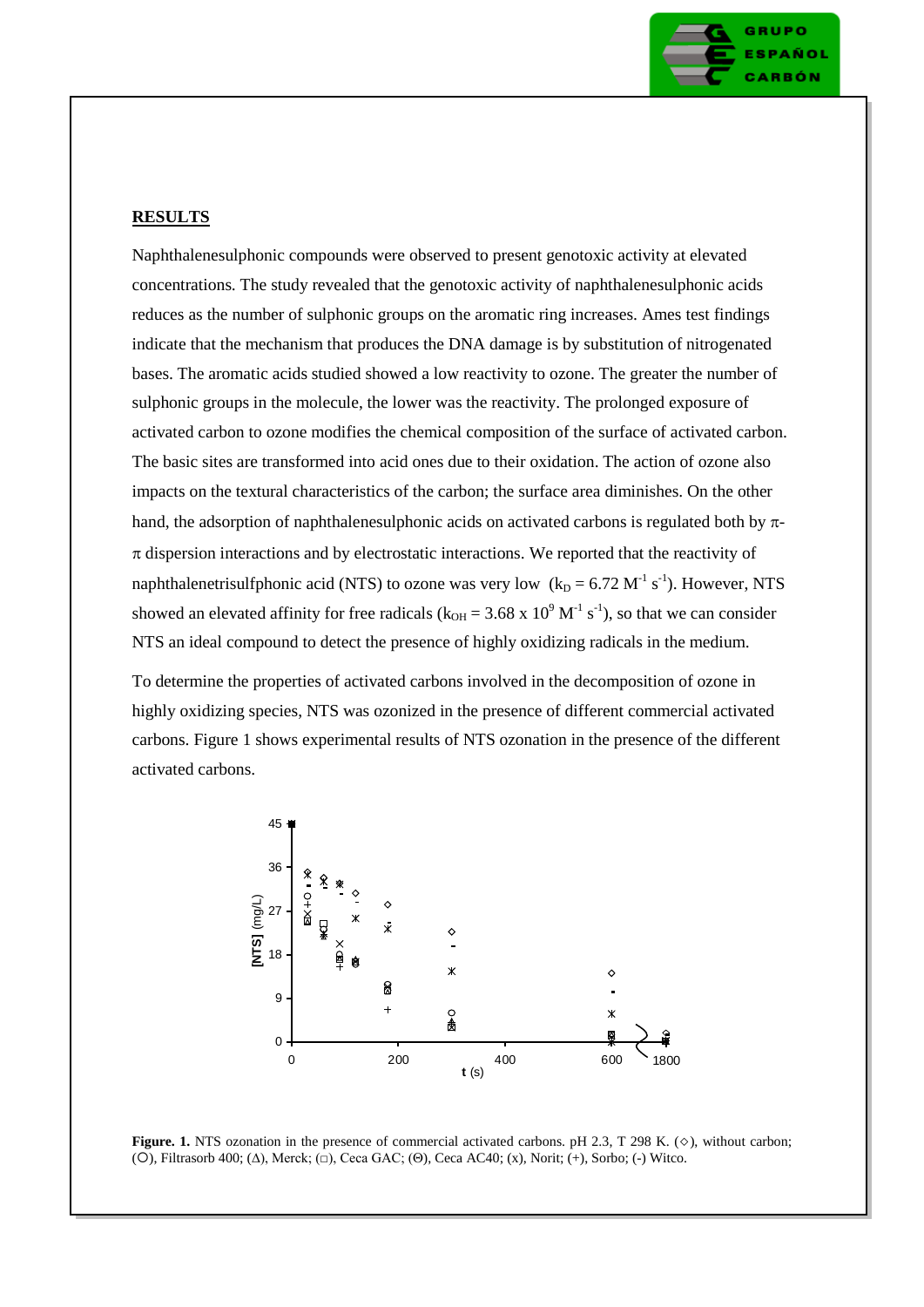

The greater rate of NTS ozonation in the presence of these carbons could, therefore, be explained by an increase in free radical hydroxyl concentration. The carbons that most enhanced the NTS ozonation rate were those with greatest  $pH_{PZC}$  values and highest concentrations of surface basic groups. However, no clear relationship was observed between the NTS ozonation rate and the  $S_{N2}$  of the activated carbon. On the other hand, the carbons that most favored the removal of NTS from the medium (Sorbo and Norit) were those with greatest macropore volumes. The results obtained suggest that the catalytic activity of these activated carbons in NTS ozonation is mainly a function of the carbon basicity. The basicity of an activated carbon is due to the presence of basic oxygen-containing functional groups (e.g. pyrones or chromenes) and/or graphene layers acting as Lewis bases and forming electron donor-acceptor (EDA) complexes with  $H_2O$  molecules. According to the above results, we proposed that the delocalised  $\pi$  electron system of basic carbons and oxygenated basic groups (chromene and pyrone) would, therefore, act as catalytic centres of reaction, reducing the ozone molecules to hydroxyl ion and hydrogen peroxide following the reactions (1, 2), which act as ozone decomposition initiators.

$$
O_3 + H_2O + 2e^-
$$
 
$$
O_2 + 2OH \tag{1}
$$



#### **CONCLUSIONS**

# **The aromatic acids studied showed a low reactivity to ozone. The greater the number of sulphonic groups in the molecule, the lower was the reactivity.**

The prolonged exposure of activated carbon to ozone modifies the chemical composition of the surface of activated carbon. The basic sites are transformed into acid ones due to their oxidation. The action of ozone also impacts on the textural characteristics of the carbon; the surface area diminishes because of the ozone attack and because the increase in oxygenated groups prevents the diffusion of nitrogen by obstructing the entrances of the micropores.

The adsorption of naphthalenesulphonic acids on activated carbons is regulated both by  $\pi$ - $\pi$ dispersion interactions and by electrostatic interactions. However, the  $\pi$ - $\pi$  interactions have a more determining influence on this process.